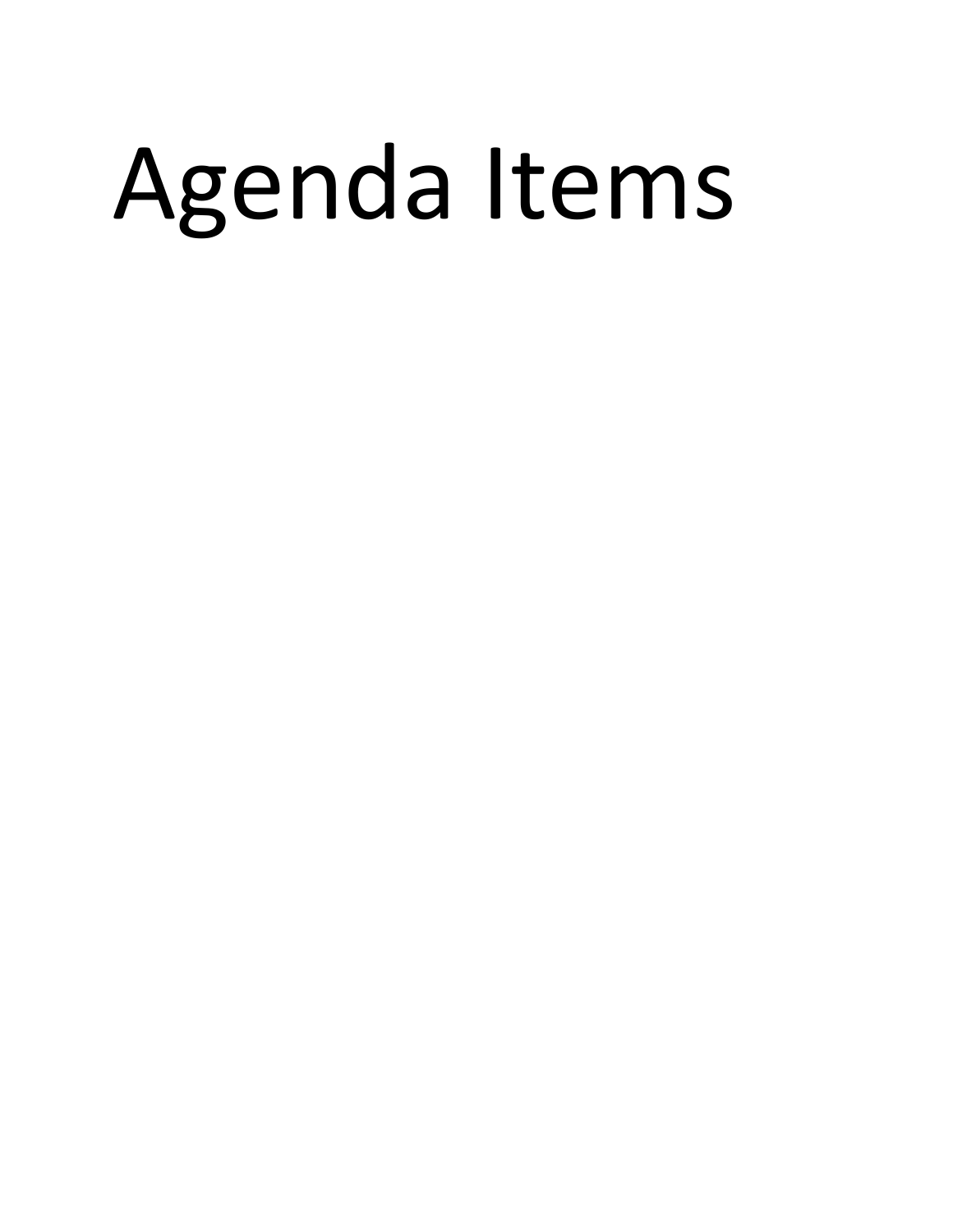

*FROM THE DESK OF . . . Tina Volek City Administrator PO Box 1178 Billings, MT 59103 (406) 657-8430 FAX (406) 657-8390 email: volekc@ci.billings.mt.us*

# **MEMORANDUM**

#### **To: Mayor & City Council Date: Friday, June 13, 2014 Subject: Non-Discrimination Ordinance**

Attached for the Council's review and discussion June 16 is a draft Non-Discrimination Ordinance (NDO) as requested in a Jan. 27, 2014, Council initiative. The proposed ordinance is similar in many ways to those already adopted in Bozeman, Butte-Silver Bow, Helena and Missoula. It differs from some or all of the others, however, in the following ways:

- It excludes Federal, State and County government employers within the City of Billings, although the City itself is included.
- In several places, it adds the phrase "non-binary" to the usual listed categories of Lesbian, Gay, Bisexual and Transsexual (LGBT). At the June 9 City Council meeting, there were several speakers who referred to the categories of LGBTQ (for Queer or Questioning). According to Wikipedia, non-binary is an acceptable alternative to Queer, which has negative connotations for many. A non-binary individual is one who identifies as other than a man or a woman. Germany has recently enacted and Australia has for more than a decade had laws that allow residents to identify themselves as "X", rather than male or female, on birth certificates or other documents.
- It limits the jurisdiction of the ordinance to acts and/or incidents occurring within the boundaries of the City of Billings.
- In places of public accommodation where users normally appear in the nude, users may be required to use the facilities designated for their anatomical sex, regardless of their gender identity.
- Persons who believe they are discriminated against first must file a complaint with the Montana Human Rights Bureau. The Bureau chief has indicated to City Attorney Brent Brooks that they will investigate the complaint even though the State of Montana has yet to adopt an NDO.
- If the Human Rights Bureau responds that the matter does not fall within its jurisdiction, the persons who believe they have been discriminated against may file a municipal infraction complaint with the Billings Police Department or Municipal Court.
- Persons who believe they have been discriminated against may also file a civil proceeding. However, they must choose between their own private civil action or a municipal infraction and cannot pursue both.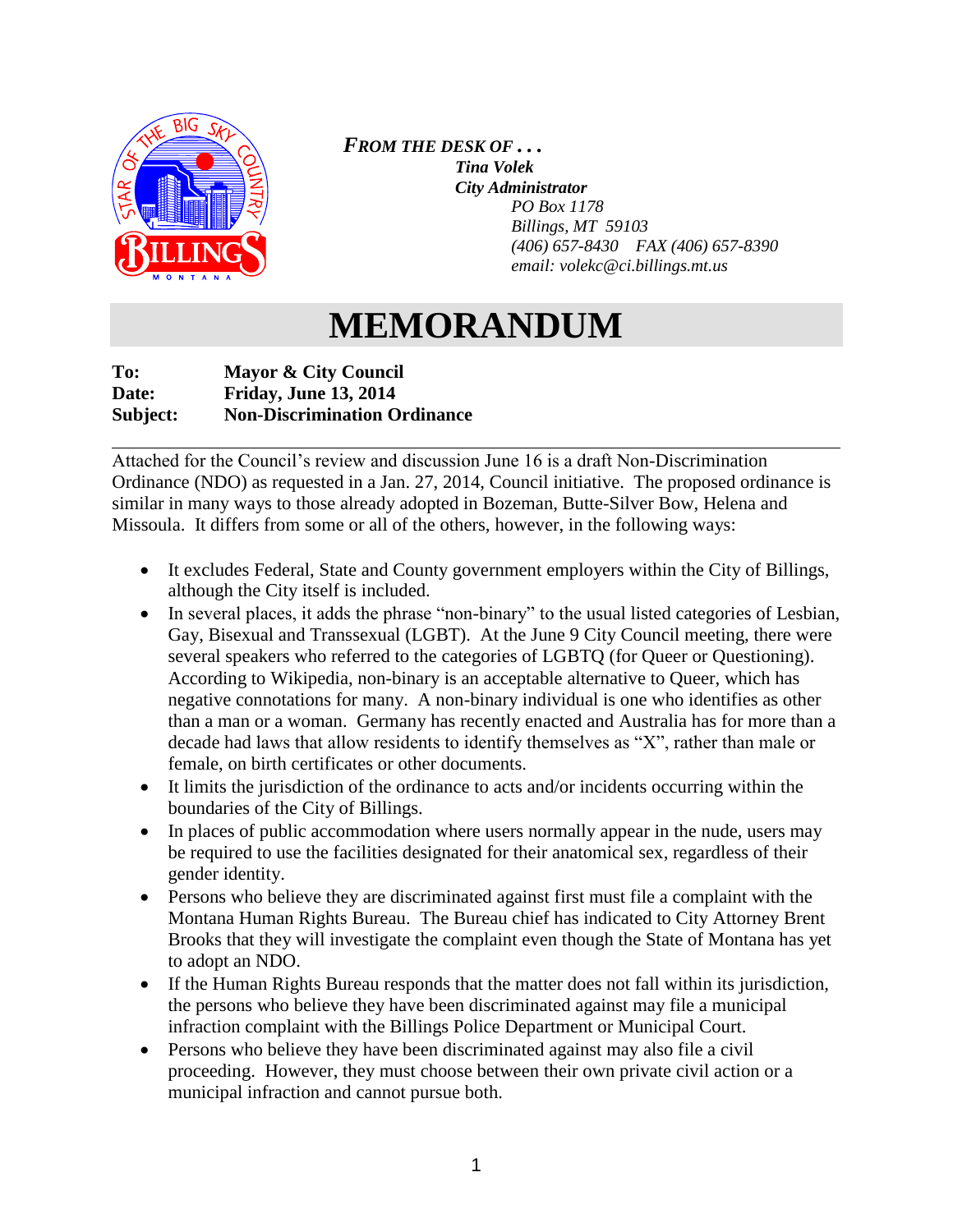#### **ORDINANCE NO. \_\_\_\_\_\_\_\_**

#### **AN ORDINANCE OF THE CITY OF BILLINGS, PROVIDING THAT THE BILLINGS, MONTANA CITY CODE BE AMENDED BY ADDING SECTIONS TO BE NUMBERED 7-1801 through 7-1808; PROHIBITING DISCRIMINATION AGAINST PERSONS BASED ON SEXUAL ORIENTATION, GENDER IDENTITY OR EXPRESSION, VETERAN'S STATUS, POLITICAL BELIEFS, OR OBESITY.**

#### **NOW, THEREFORE, BE IT ORDAINED BY THE CITY COUNCIL OF THE CITY OF BILLINGS, MONTANA:**

**Section 1.** That Chapter 7, Businesses and Business Regulations, of the

Billings, Montana City Code is hereby amended by adding a new Article 7-1800, adding

sections to be numbered 7-1801 through 7-1808:

# **Article 7-1800**

### **ILLEGAL DISCRIMINATION**

**7-1801: INTENT AND PURPOSE:** State and/or federal law prohibit the denial of civil rights or discrimination on the basis of age, race, color, national origin, ancestry, religion, creed, sex, pregnancy, marital status, familial status (solely for housing), and physical or mental disability. In addition to these protections, it is the intent of the City of Billings that no person shall be denied his or her civil rights or be discriminated against based upon his or her sexual orientation, gender identity or expression, Veteran's status, political beliefs or obesity.

The City Council declares that such discrimination prohibitions are necessary and desirable because existing state and federal laws regarding discrimination do not expressly or clearly address all discriminatory acts reported by the City's diverse residents. Therefore, the City deems it necessary to adopt local regulations adapted to the needs of its citizens. Nothing in this title is intended, however, to conflict with state and federal laws, or to alter or abridge other rights, protections, or privileges secured by state or federal law, including state and federal constitutional protections of freedom of speech and exercise of religion.

**7-1802: DEFINITIONS:** As used in this Article, unless the context requires otherwise, the following definitions apply:

*Discrimination*: "Discrimination", "discriminate" or "discriminatory" means any act, policy, or practice that has the effect of unfavorably subjecting any person to different or separate treatment because of his or her actual or perceived sexual orientation, gender identity or expression, Veteran's status, political beliefs, obesity or association with a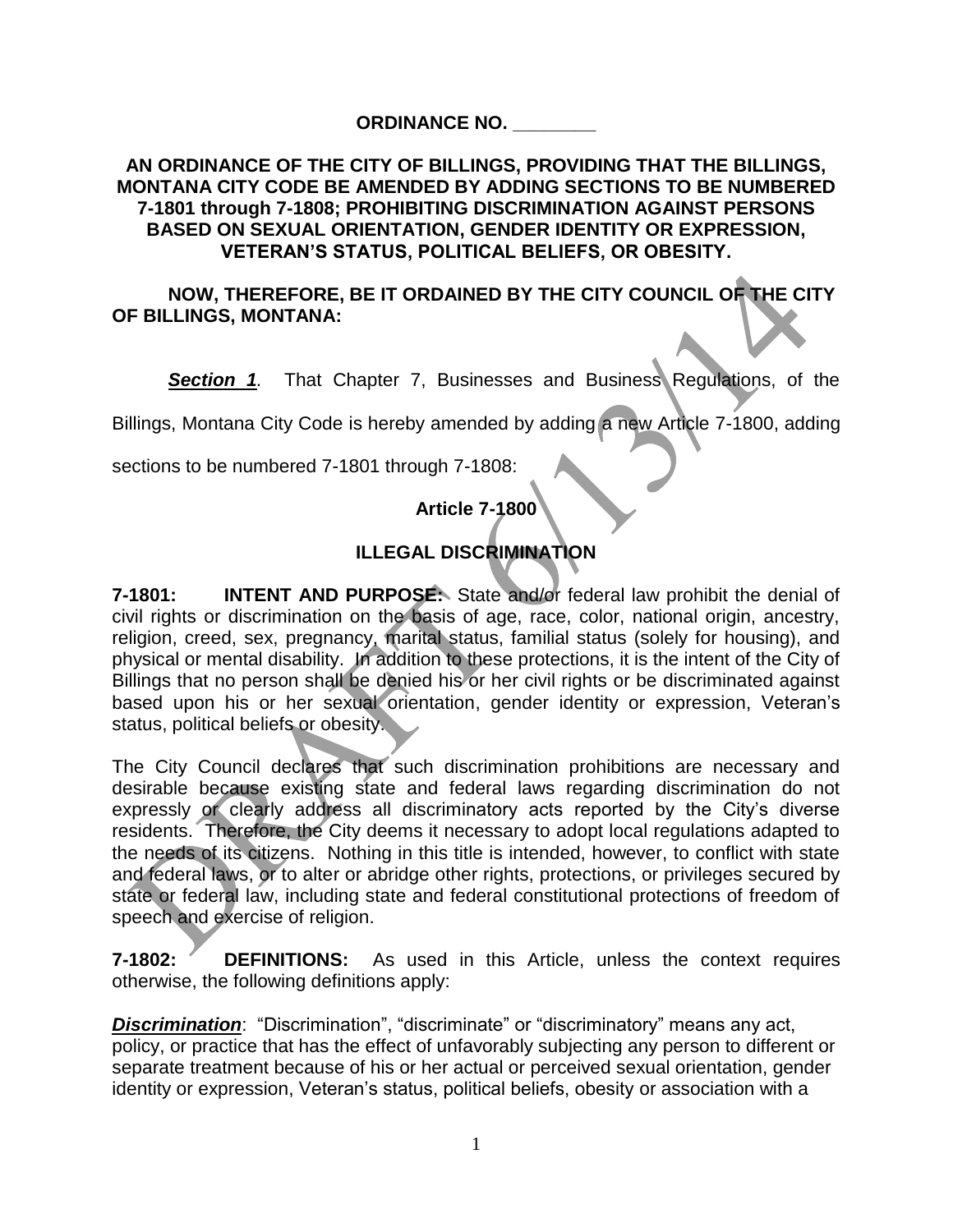person or group of people so identified, or on the belief that a person has a particular sexual orientation, gender identity or expression, Veteran's status, political belief, or obesity, even if that belief is incorrect.

*Employee*: An individual employed by an employer.

*Employer*: An employer of one or more persons or an agent of the employer. It does not include a fraternal, charitable, or religious association or corporation unless the association or corporation is organized either for private profit or to provide accommodations or services that are available on a non-membership basis. It does not include any political subdivision except the City of Billings.

**Employment agency**: A person undertaking to procure employees or opportunities to work.

*Gender identity or expression*: A gender-related identity, expression, or behavior, regardless of the individual's sex at birth.

*Housing accommodation*: A building or portion of a building, whether constructed or to be constructed, that is or will be used as the home, domicile, residence, or sleeping quarters of its occupants. It does not include dormitories or other sleeping quarters provided by universities, colleges, or other post-secondary schools.

*Labor organization*: An organization or an agent of an organization organized for the purpose, in whole or in part, of collective bargaining, of dealing with employers concerning grievances or terms or conditions of employment, or of other mutual aid and protection of employees.

*Non-binary:* gender identities other than man or woman*.*

*Person:* One or more individuals, labor unions, partnerships, associations, corporations, legal representatives, mutual companies, joint-stock companies, trusts, unincorporated employees' associations, employers, employment agencies, organizations, or labor organizations.

**Political subdivision:** federal, state or county government employers or public schools located within the boundaries of the City of Billings.

# *Public accommodation*:

(a) A place that caters or offers its services, goods, or facilities to the general public, subject only to the conditions and limitations established by law and applicable to all persons. It includes, without limitation, a public inn, restaurant, eating house, hotel, roadhouse, place where food or alcoholic beverages or malt liquors are sold for consumption, motel, soda fountain, soft drink parlor, tavern, nightclub, trailer park resort, campground, barbering, cosmetology, electrology, esthetics, or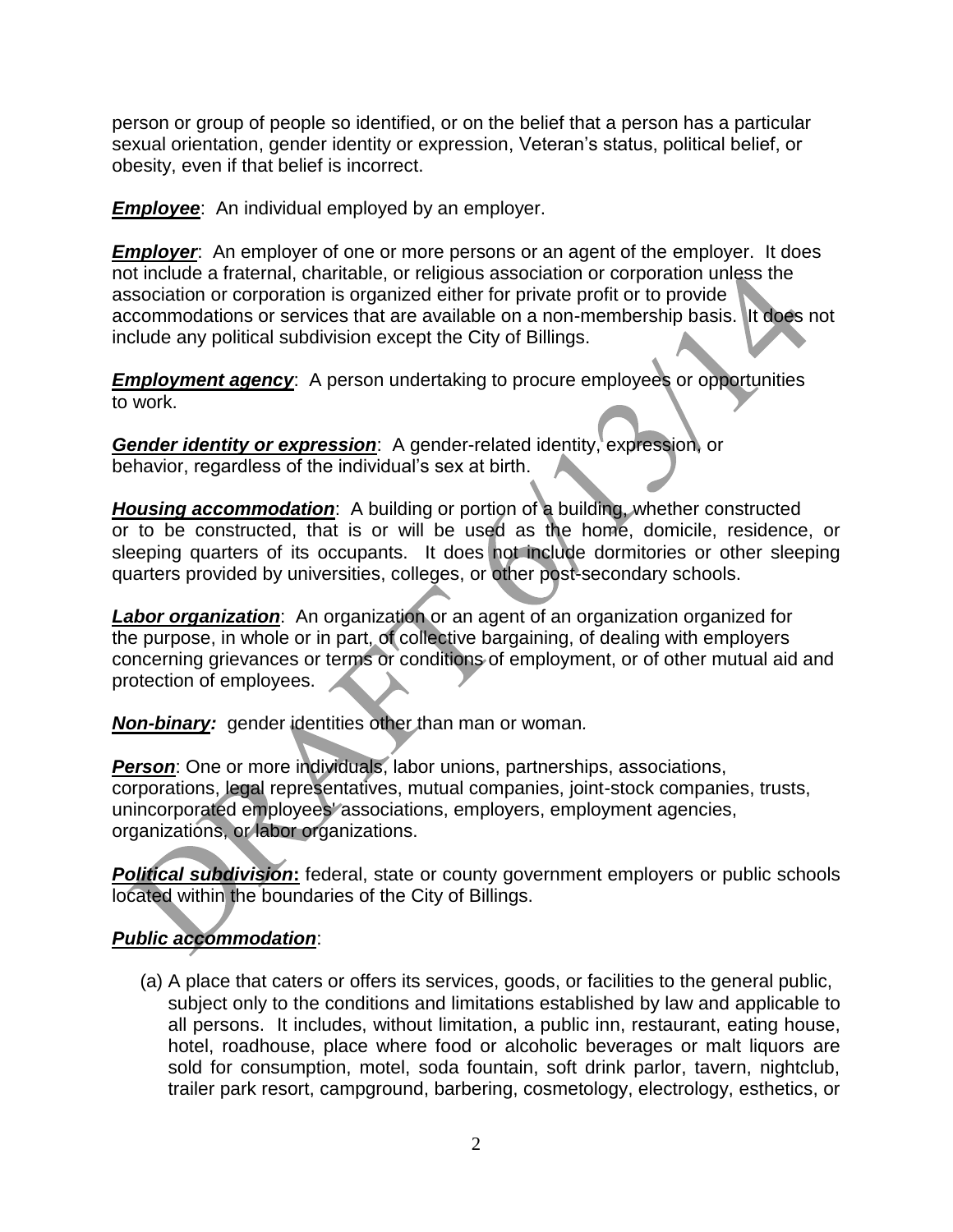manicuring salon or shop, bathroom, rest-house, theater, swimming pool, skating rink, golf course, café, ice cream parlor, transportation company, hospital, and all other public amusement and business establishments.

- (b) "Public accommodation" does not include an institution, club, or place of accommodation that proves that it is, by its nature, distinctly private. An institution, club, or place of accommodation may not be considered by its nature distinctly private if it has more than 100 members, provides regular meal service, and regularly receives payment for dues, fees, use of space, facilities, services, meals, or beverages, directly or indirectly, from or on behalf of nonmembers, for the furtherance of trade or business. For the purposes of this definition, any lodge of a recognized national fraternal organization is considered by its nature distinctly private.
- (c) "Public accommodation" does not include a church or other religious association or corporation, except to the extent it maintains a place described in subsection (a), other than a bathroom.
- (d) "Public accommodation" does not include a private educational institution with a curriculum based in whole or in part upon religious faith.
- (e) Nothing contained herein shall be construed as a requirement to construct additional facilities such as bathrooms, locker rooms, dressing rooms at any place of public accommodation as defined above.

*Sexual orientation:* Heterosexuality, bisexuality, homosexuality, transgender, or non-binary.

**7-1803: PROHIBITED DISCRIMINATION – Jurisdiction; Exclusions:** The prohibited discrimination set forth in this Article applies only to acts and/or incidents occurring within the boundaries of the City of Billings, Montana. This article does not apply to acts or incidents involving political subdivisions.

### **7-1804: EMPLOYMENT DISCRIMINATION PROHIBITED:**

- A. No employer shall discriminate in the employment, failure to hire, refusal to hire, compensation, work classification, terms, conditions, or privileges of employment, including promotion, demotion, or termination of employment.
- B. No employer shall fail or refuse to refer for employment, or give negative information to a potential employer of an individual, in such a manner that would deprive or limit an individual's employment opportunities or that would otherwise adversely affect an individual's status as an applicant or prospective employee, for a discriminatory reason.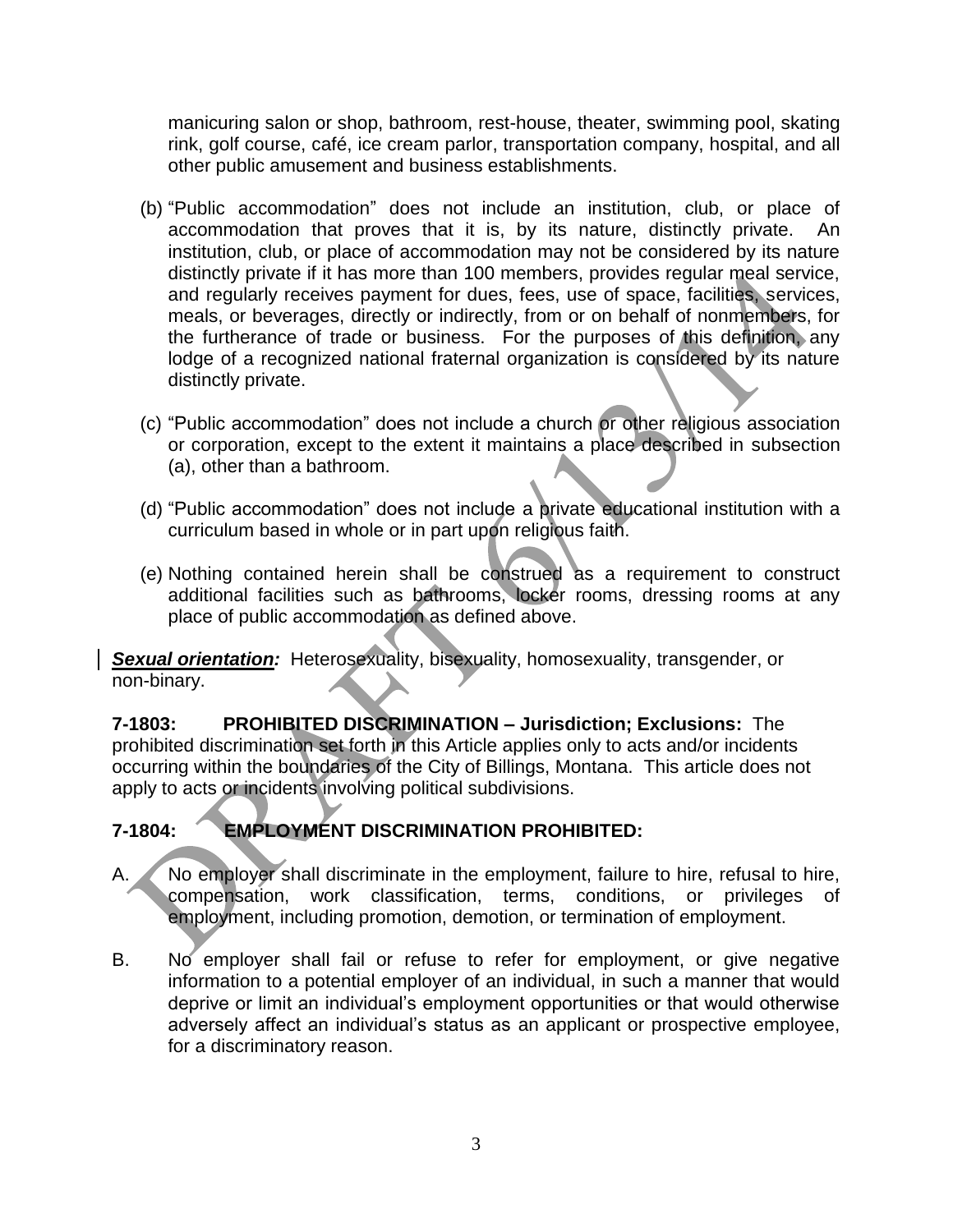- C. No labor organization shall discriminate in limiting membership, conditions of membership, or termination of membership of any person in any labor union or apprenticeship program.
- D. No employment agency shall discriminate in the procurement or recruitment of any person for possible employment with an employer.

**7-1805: DISCRIMINATION IN PUBLIC ACCOMODATIONS PROHIBITED:** It shall be unlawful for a place of public accommodation to deny, directly or indirectly, any person full and equal access or enjoyment of the goods, services, activities, facilities, privileges, advantages, and accommodations for a discriminatory reason. However, in any place of public accommodation where users ordinarily appear in the nude, users may be required to use the facilities designated for their anatomical sex, regardless of their gender identity, but may use facilities designated as a family bathroom or bathrooms for use by any sex. Such requirement does not constitute unlawful discrimination for purposes of this Section.

**7-1806: HOUSING DISCRIMINATION PROHIBITED:** It is unlawful for any person, owner, manager, employee, or any entity whose business includes engaging in any residential real estate-related transactions to discriminate in the sale, lease or rental of any housing facility, or to otherwise discriminate in the terms, conditions, maintenance, improvement, or repair of any housing facility. The rental of sleeping rooms in a private residence designed as a single dwelling unit in which the owner also resides is excluded from this section provided that the owner rents no more than three sleeping rooms within the residence.

**7-1807: RETALIATION PROHIBITED:** No person shall coerce, threaten, discharge, expel, blacklist, or otherwise retaliate against another person for opposing any practices prohibited by this title, making a complaint, or assisting in an investigation or proceeding regarding an alleged violation of this title; nor shall any person require, request, conspire with, assist, or coerce another person to retaliate against a person for making a complaint or assisting in an investigation or proceeding.

#### **7-1808: VIOLATION – CIVIL REMEDY – EXHAUSTION OF HUMAN RIGHTS BUREAU REMEDY**

Any person claiming a violation of this chapter may seek civil remedies, injunctive relief, attorney fees or other equitable relief by petitioning the Billings Municipal Court or by seeking to have a municipal infraction issued.

(1) Prior to the filing of a petition or seeking to have a municipal infraction issued in the Billings Municipal Court under this Article, a person must have:

(a). Timely filed a complaint with the Montana Human Rights Bureau within the time frames set forth in Section 49-2-501, MCA, alleging discrimination in employment, public accommodations or housing, or retaliation; and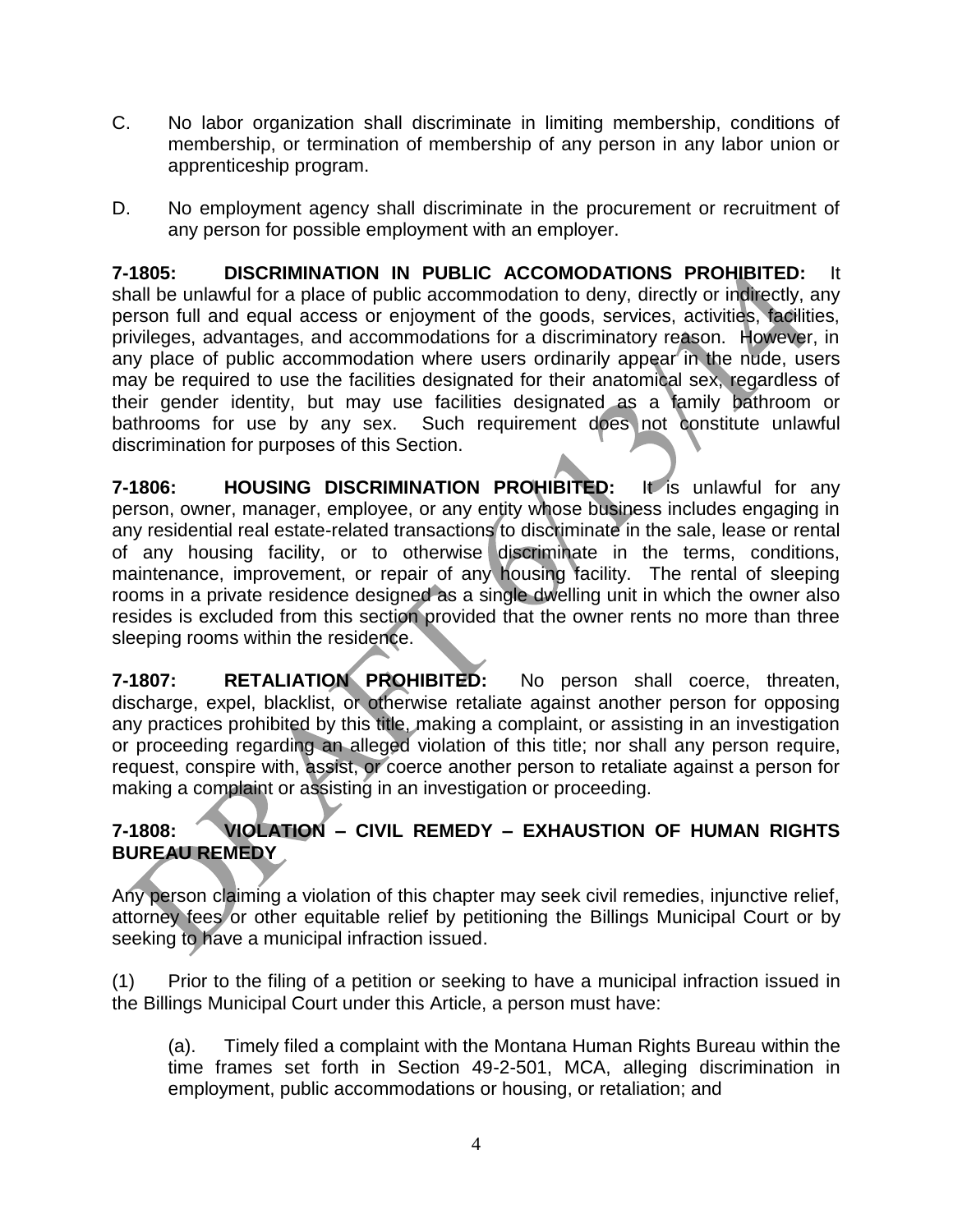(b). Received a written disposition of the complaint from the Montana Human Rights Bureau, Montana Department of Labor & Industry Hearings Bureau, Montana Human Rights Commission, or any Montana court indicating that the acts of alleged discrimination or retaliation underlying the complaint do not fall within the scope of the Montana Human Rights Act.

(2) Within ninety (90) days of receipt of the written disposition from the Montana Human Rights Bureau as referenced in (1)(b), a person claiming a violation of this Article may either file a petition with the Billings Municipal Court or file a complaint requesting the investigation of an alleged municipal infraction by the Billings Police Department, but not both. It is intended that violations of this Article not specifically addressed by Montana state law are to be civil municipal ordinance violations intended to be enforceable solely by the complaining person claiming a violation of this Article or their authorized representative through a civil proceeding or a municipal infraction within the exclusive jurisdiction of the Billings Municipal Court. The Montana Rules of Civil Procedure shall apply, except and unless the Billings Municipal Court establishes alternative rules of civil procedure for matters within the exclusive jurisdiction of the Billings Municipal Court.

To the extent allowed by law, a person filing a civil action claiming a violation of this Article may seek civil remedies, injunctive relief, costs, or other equitable relief incurred in the bringing of said claim and within the jurisdiction of Municipal Court. The Court in its discretion may allow the prevailing party a reasonable attorney's fee as part of the costs of suit.

Should a person claiming a violation of this Article choose the option of filing a complaint for a municipal infraction, then the procedure and civil penalties specified in section 18-1304, BMCC, shall exclusively apply.

**Section 2. Severability.** If any provision of this ordinance or the application thereof to any person or circumstances is held invalid, such invalidity shall not affect the other provisions of this ordinance which may be given effect without the invalid provisions or application, and, to this end, the provisions of these ordinances are declared to be severable.

*Section 3. Repealer***.** All resolutions, ordinances, and sections of the City Code inconsistent herewith are hereby repealed.

**Section 4. Effective Date.** This ordinance shall be effective thirty (30) days after second reading and final adoption as provided by law.

APPROVED on first reading this \_\_\_ day of \_\_\_\_\_\_\_\_\_\_\_\_\_\_\_\_, 2014.

ADOPTED and APPROVED on second reading this \_\_\_ day of  $\frac{2014}{201}$